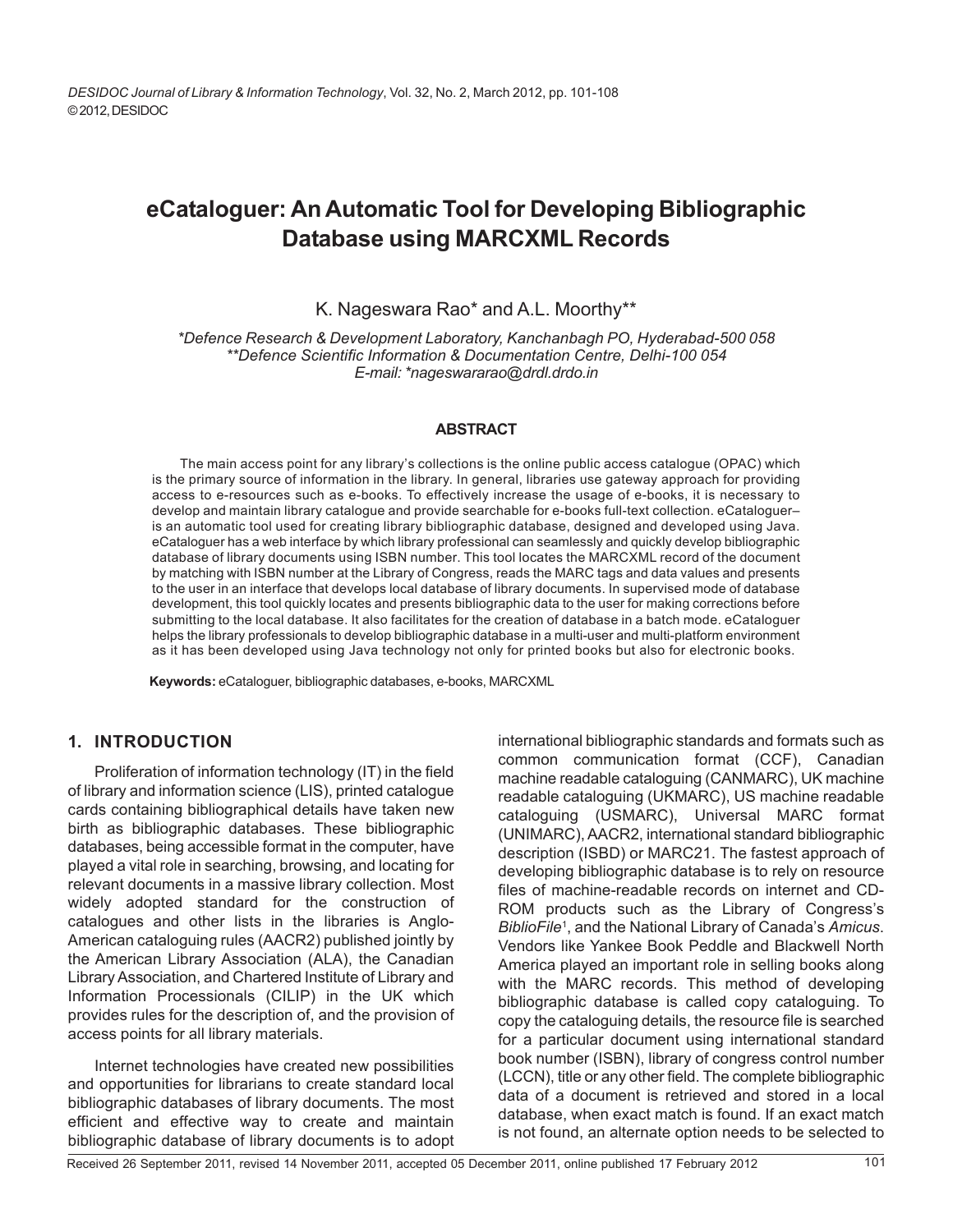minimise the keying of complete data. In such cases, a derived catalogue record is created by selecting and editing near-matching record that matches the document in hand. When matching record is not found, the last option is to create library database by keying in complete details of the document. Copy and derived cataloguing requires some sort of editing data pertaining to call number, subject headings, etc.

Several problems can arise due to copy or derived cataloguing these include: Errors in MARC coding; problems with punctuation; typographical errors; insufficient call numbers; discrepancies that cause serious problems (i.e., authority control issues); and the separation/integration of series or conferences<sup>2</sup>.

# **2. IMPORTANCE OF BIBLIOGRAPHIC STANDARDS**

Bibliographic standards are aimed at achieving consistency and uniformity of practice in the creation of bibliographic records. The full outcome of technological advances in computers, communications, and allied fields will not be realised until the data processing and management communities arrive at uniform understanding about the common information elements and their expression or representation in data systems<sup>3</sup>. So, uniform understanding by the computer systems can only be achieved through standardisation.

In libraries, standards are applied to achieve bibliographic control there by identifying two different documents without any confusion and details of a given document can be accessed by any data element. Adoption of standards facilitate better resource sharing between the libraries through maintaining union databases and also reduce the cost of cataloguing by minimising duplication of cataloguing efforts. Reliability and interoperability is only possible if catalogue records are created using consistent application of standards by different libraries. Standards facilitate in exchanging of bibliographic records without any loss of data which has been achieved through the implementation of MARC standard for library documents. MARC is a standard for the representation and communication of bibliographic and related information in machine-readable form, and related documentation. Implementation of MARC standard enables libraries to effectively make use of commercially available library automation systems to manage in-house library operations.

The MARC record structure is an implementation of the exchange format for bibliographic records specified in ANSI/NISO Z39.2 and ISO 2709:1996 standards. As early as 2002, the Library of Congress created the MARCXML (Extensible Markup Language) standard to communicate the same MARC data element set in XML syntax and

MARCXML record structure is based on the W3C XML standard. A MARC record consists of three components: the Leader, the Directory, and the Variable fields. The Leader contains data elements that provide information for the automation system processing of the record. The data elements contain numbers or coded values and are identified by relative character position. The Leader is a fixed length field of 24 characters consisting record length, status of the record, type of material being cataloged, and base address of data.

The directory identifies the tags that are present in the record and acts as an index to the fields. For each field, the directory provides an entry containing three digit field identifier or tag, four digit field length, and five digits starting position. The directory is terminated by a field separator.

# **3. BACKGROUND**

Early developed library software packages incorporated cataloguing module for developing bibliographic details of documents. These packages initially allowed inputting data of documents for developing bibliographic database using established cataloguing standards. When the cost of cataloguing increased in terms of money in addition to the trained cataloguing professionals, alternative mechanisms were developed to quick and easy way of developing bibliographic database of library documents. Library automation software packages like LibSys<sup>4</sup> have incorporated mechanism to download MARC records from OCLC. Other tools, which were employed to identify, collect and process MARC records are: Aurora ZMarc Collector<sup>5</sup>-tool for retrieval of MARC records from global Z39.50 resources; BIBLIObase's<sup>6</sup> cataloging module to create and manage records in UNIMARC or other MARC formats such as MARC 21, and facilitate the cooperative exchange of bibliographic data; WebClarity's BookWhere<sup>7</sup>-an easy to use and comprehensive copy cataloging tool for building and maintaining library catalogs' BookSystems eZcat and eZcat Pro<sup>8</sup>, which uses Z39.50 technology to obtain MARC 21 records; Mitinet's FastMARC Cataloger<sup>9</sup>-to create original MARC records or clean records from automated library system, book vendors, the web. The MARC of Quality's MARC Report<sup>10</sup>-a quality control software for MARC data against common coding and cataloging errors in MARC database, Ross Johnson's MARC RTP<sup>11</sup> to read files of bibliographic records in MARC format, and convert them to a text-delimited format for importing into a database or spreadsheet. The MARC Template Library<sup>12</sup>–a C++ API for reading, writing and processing MARC records, MARCMaker<sup>13</sup>, developed by the Library of Congress (LC) , converts structurally sound MARC records and reformats the information into an ASCII text file format, Terry Reese's MarcEdit<sup>14</sup> used for cross walking with MARC data, Systems Planning's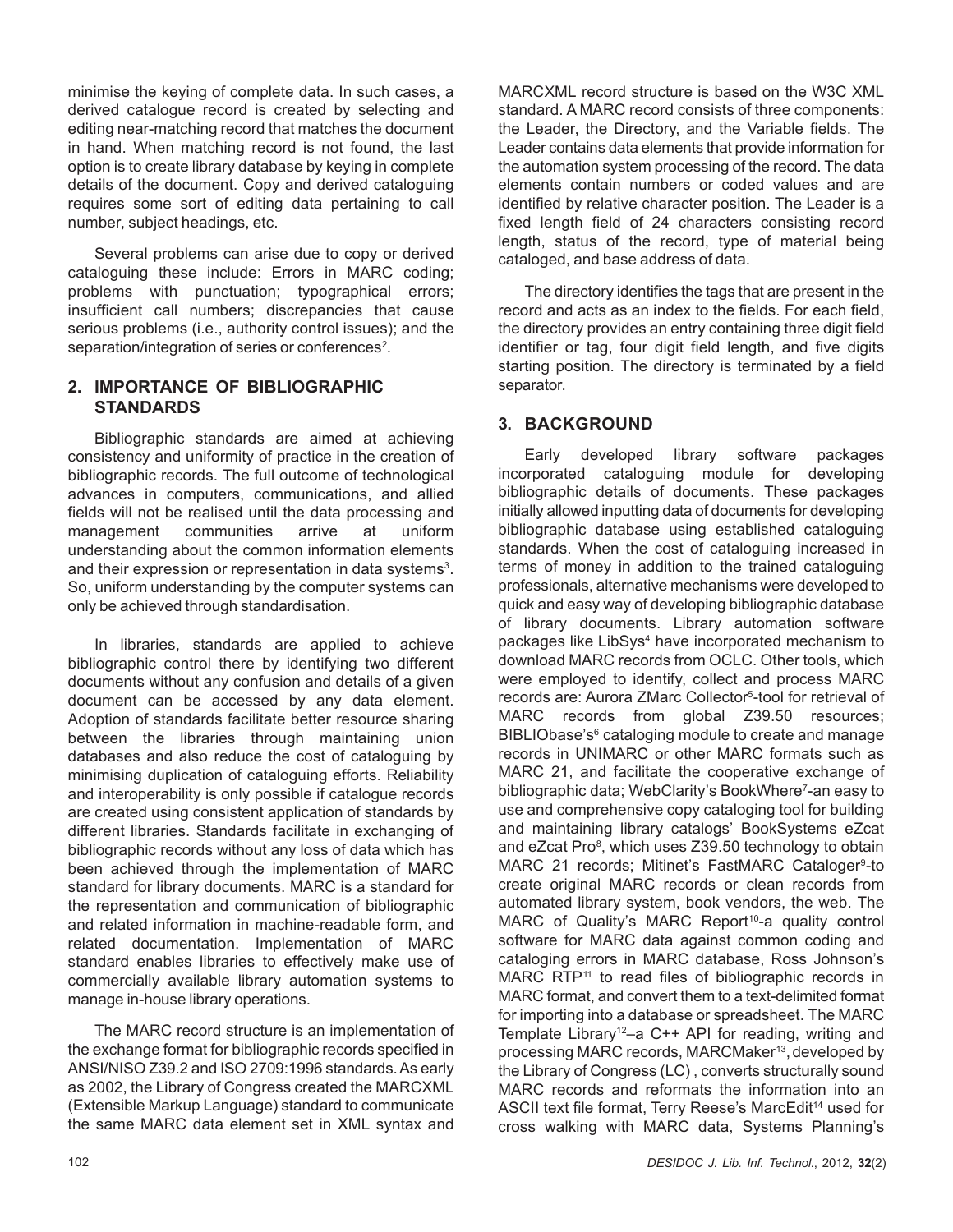MARConvert<sup>15</sup> - to handle special problems or unusual requirements in converting records into or out of MARC21, USMARC, CANMARC, UNIMARC, or MARCXML bibliographic/authority formats: MarciveWeb SELECT<sup>16</sup>a tool to search millions of records from LC, NLM, etc., and obtain customised MARC 21 bibliographic and authority records; MARC/Perl<sup>17</sup>-a Perl 5 library for reading, manipulating, outputting and converting bibliographic records in the MARC format; Systems Planning's MARCView<sup>18</sup>–used to view, search, and print ANSI/ISO standard MARC records, UNIMARC records, and MARCXML records.

Other similar tools are OCLC cataloging services and tools for libraries using MARC 21 bibliographic and authority formats; libraries using OCLC have access to WorldCat<sup>19</sup> (OCLC online union catalog), the world's  $largest \ bibliographic \ database, Surpass \ Copycat<sup>20</sup>-a$ Z39.50 copy cataloging tool that allows users to find and download free MARC records from the internet; and Visual MARC Editor<sup>21</sup> provides a user interface that displays fields and sub-fields.

# **4. OBJECTIVES OF STUDY**

The aim of the study was to minimise time required for cataloguing and classification by the library professionals, there by increasing the efficiency and effectiveness of the development of library database pertaining to individual libraries using eCataloguer software.

The specific objectives were to:

- Design and develop eCataloguer software using Java for searching MARC records from Library of Congress and build-in local library database;
- Implement eCataloguer software developed using Java and MARC4J API associated with Jakarta Tomcat web server and MS-Access database;
- Correct the MARC data and develop local database of library documents including e-books by any individual library.

# **5. MARC TAGS AND MARCXML**

Bibliographic record of a document is divided logically into fields such as title, author, publisher and so on and represented by 3-digit tags. The tag identifies the field and the kind of data it contains. Most frequently used tags by the library community are :

- 010 Library of Congress Control Number (LCCN)
- 020 International Standard Book Number (ISBN)
- 040 Cataloguing source
- 043 Geographical code
- 050 Library of congress call nmber
- 082 Dewey decimal classification number
- 100 Main entry personal name
- 110 Main entry corporate name
- 111 Main entry conference name
- 245 Title statement
- 250 Edition statement
- 260 Publication, distribution information
- 300 Physical description
- 440 Series statement
- 490 Series statement
- 500 General note
- 504 Bibliography note
- 505 Contents note
- 520 Annotation/summary note
- 600 Subject add entry personal name
- 610 Subject added entry corporate name
- 650 Subject added entry topical term
- 651 Subject added entry geographic term
- 700 Added entry personal name
- 710 Added Entry corporate name
- 800 Series added entry

The 9XX section is used for recording local information about specific copy's condition, who donated the item to the library, the copy number, purchase history, processing history, etc. Some fields are further defined by indicators, which are followed by tag number having two character positions with values from 1 to 9. Most fields contain related pieces of data which are called subfields. Subfields are identified by sub-field codes and delimiter.

# **6. eCATALOGUER SYSTEM DESIGN**

The aim of developing eCataloguer is to create bibliographic database of library documents in a library without keying the data. eCataloguer helps the library professionals to create large library databases quickly and easily with minimum human intervention.

The technologies and components of eCataloguer include Java Servlet technology-Java server pages (JSP), MS-Access database, Apache-Tomcat web server, MARC4J application programming interface (API) for working with MARC and MARCXML in Java.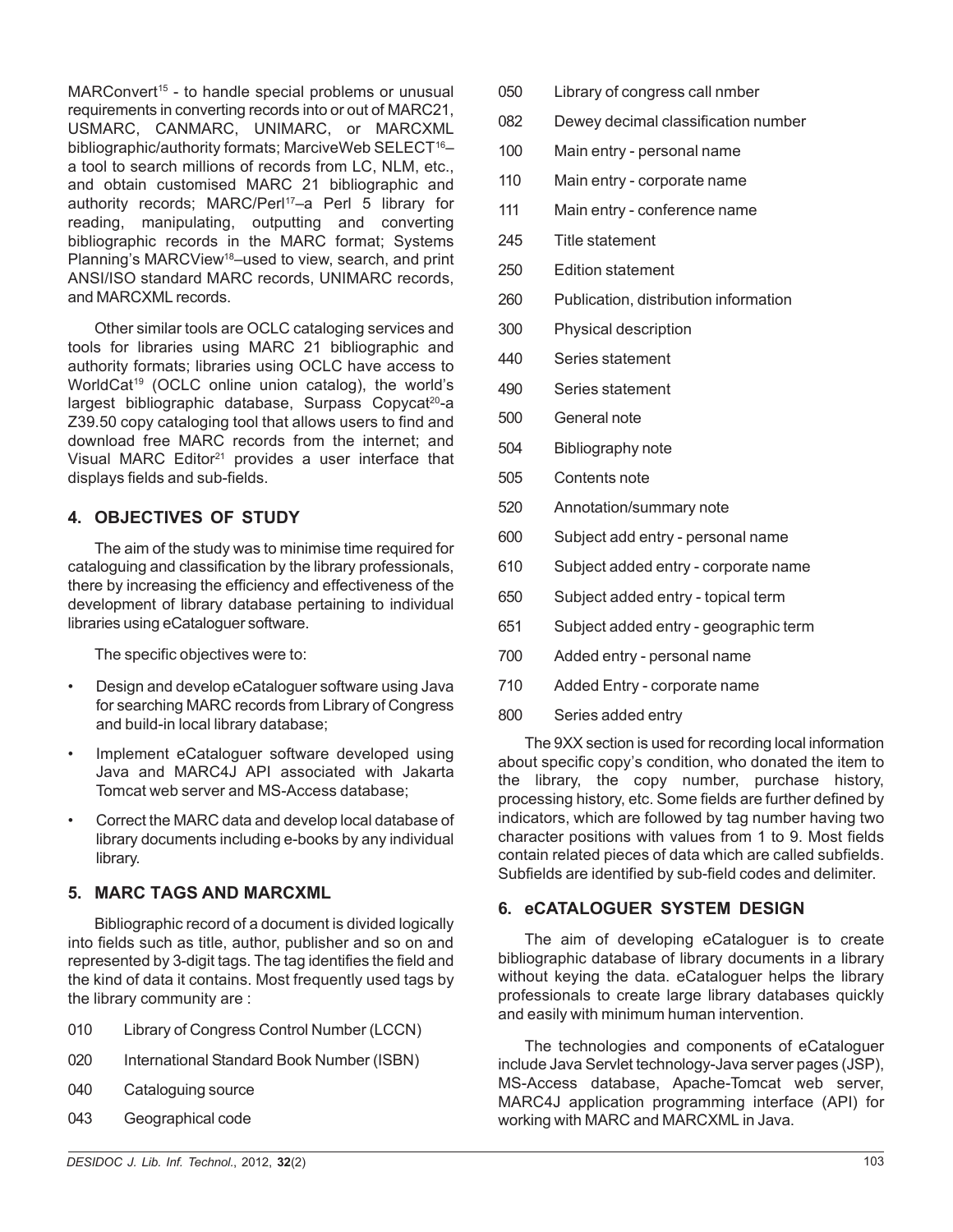# **6.1 Programming Language-Java Servlets and Java Server Pages**

Java servlets are server side components that provide a powerful mechanism for developing server side programs. Servlets provide component-based, platformindependent methods for building web-based applications, without the performance limitations of CGI (common gateway interface) programs. Servlets enable web developers to create fast and efficient server side application which can run on any servlet-enabled web server. Servlets run entirely inside the Java virtual machine and accesses the entire family of Java APIs, including the JDBC API to access enterprise databases. Today servlets are the popular choice for building interactive web applications.

The JSP is a server-side programming technology that enables the creation of dynamic web pages and applications which is accomplished by embedding Java code into HTML, XML, DHTML, or other document types. When a web browser makes a request to a web server, the static page is converted behind the scenes, and displayed as dynamic content to the viewer. The JSP technology allows Java code and selects predefined actions to be inserted into static web page content. This code is compiled at runtime for each request is made to the page.

# **6.2 Web Server–Apache Tomcat**

Apache Tomcat (Jakarta Tomcat or simply Tomcat) is an open source servlet container developed by the Apache Software Foundation (ASF). Tomcat is the best choice for use as a web server for many applications because it implements both Java servlet and the JSP specifications from Sun Microsystems/ Oracle Corporation to provide the platform to run Java code on a web server. Tomcat receive request from client, dynamically compile a container-managed Java class to handle the request, and return the result to the client.

# **6.3 MARC4J Application Programming Interface**

MARC4J is an open source software library for working with MARC, MARCXML and related bibliographic standards in a popular platform independent language known as Java. The MARC4J software library has built-in support for reading and writing MARC and MARCXML data and also facilitates transformation of MARC records to MODS (metadata object description schema) and Dublin Core using XSL (eXtensible Stylesheet Language). The main aim of MARC4J is to provide an API to develop Java program or servlet that helps reading or writing MARC data. XML is implemented using Java XML interface specified in Sun's Java API for XML Processing (JAXP).

MARC4J provides implementation of an interface called MarcReader for reading MARC data and two methods known as hasNext() and next() to iteratively read MARC data from an input source. MARC4J provides two classes that implement MarcReader such as MarcStreamReader for ISO 2709 format and MarcXmlReader for MARCXML format. Record object model in implemented in org.marc4j.marck package and consists of core interfaces such as Record, Leader, VariableField, ControlField, DataField, and Subfield.

# **7. eCATALOGUER IMPLEMENTATION**

# **7.1 Installation of Java (JVM and JRE)**

Java platform or Java is a widely used platform for programming in the Java language and to deploy portable applications for general use. Java consists of a virtual machine, which must be used to run Java programs, together with a set of libraries (or 'packages') needed to allow the use of file systems, networks, graphical interfaces, and so on. The version of java development kit (JDK) chosen for developing eCataloguer was JDK1.5.0 and java runtime environment (JRE) is JRE1.5.0. Both of them were installed on the system for running the java programs.

# **7.2 Installation of Apache Tomcat Web Server**

Apache tomcat web server version 6.0 was installed on the system for searching and downloading MARC records in a multi-user environment. Configuration screen for the purpose of starting and stopping Tomcat server is shown in Fig. 1.

| <b>&amp; Apache Tomcat Properties</b> |                                                                      |  |  |  |  |
|---------------------------------------|----------------------------------------------------------------------|--|--|--|--|
| General                               | Log On Logging Java<br>Startup<br>Shutdown                           |  |  |  |  |
| Service Name:                         | Tomcat6                                                              |  |  |  |  |
| Display name:                         | <b>Apache Tomcat</b>                                                 |  |  |  |  |
| Description:                          | Apache Tomcat 6.0.18 Server - http://tomcat.apache                   |  |  |  |  |
| Path to executable:                   |                                                                      |  |  |  |  |
|                                       | "C:\Program Files\Apache Software Foundation\Tomcat 6.0\bin\tomcat6. |  |  |  |  |
| Startup type:                         | Manual<br>$\checkmark$                                               |  |  |  |  |
| Service Status:<br>Start              | Stopped<br>Restart<br>Stop<br>Pause                                  |  |  |  |  |
|                                       | Cancel<br>OK<br>Apply                                                |  |  |  |  |

**Figure 1. Apache Tomcat configuration set-up.**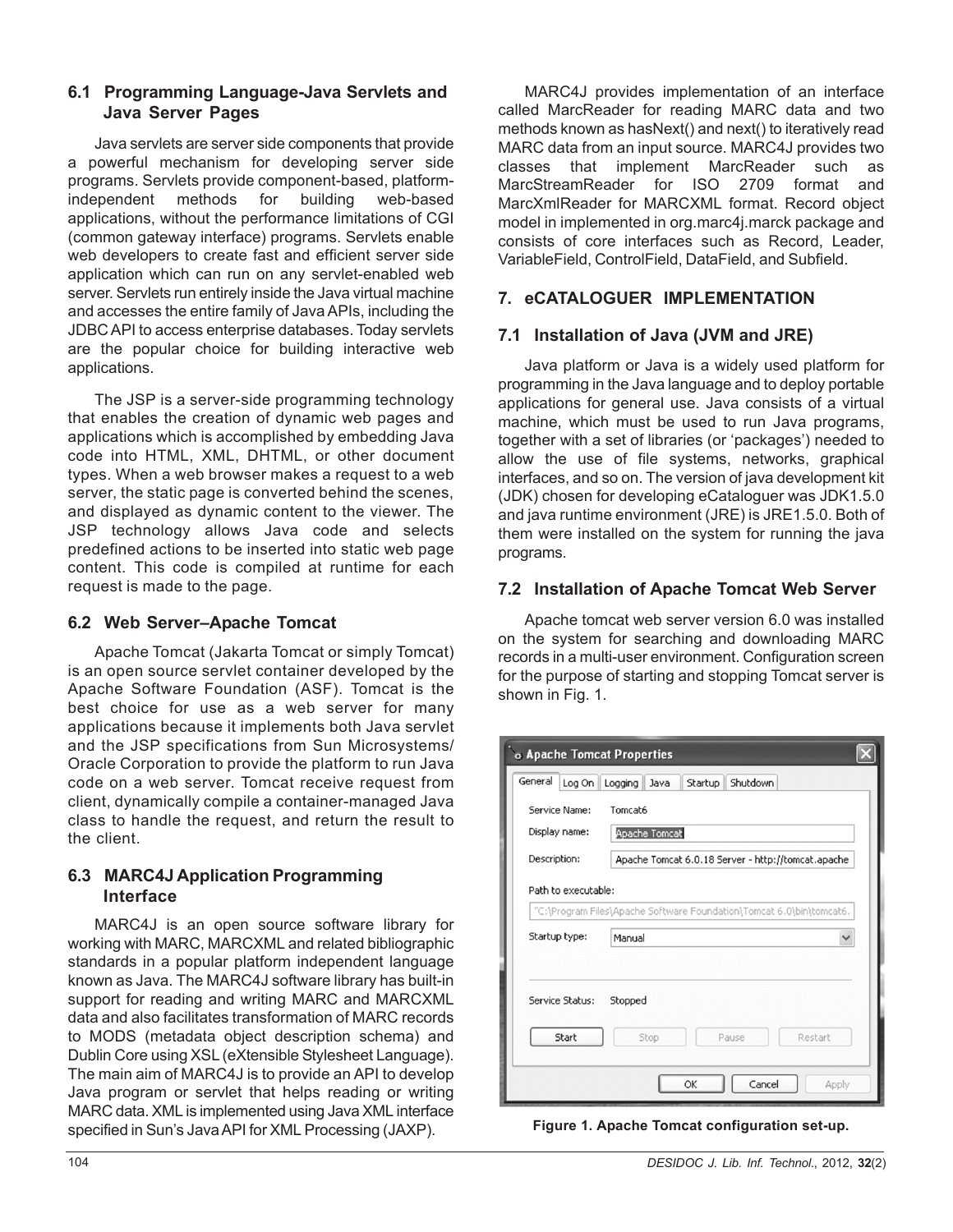### **7.3 Installation of MS-Access**

To develop the database easily and quickly, it is advised to use MS Access database for creating and developing library database when the library collection is less than one lakh records. In the experimental set-up, e-books database was created with e-books table structure as shown in Table 1.

|  |  | Table 1. Table structure of e-books database |  |  |  |
|--|--|----------------------------------------------|--|--|--|
|--|--|----------------------------------------------|--|--|--|

| Field name       | Data type | Field size |
|------------------|-----------|------------|
| <b>ISBN</b>      | Text      | 20         |
| <b>TITLE</b>     | Text      | 255        |
| <b>LCC</b>       | Text      | 100        |
| DDC              | Text      | 100        |
| <b>AUTHORS</b>   | Text      | 255        |
| <b>KEYWORDS</b>  | Text      | 255        |
| <b>EDITION</b>   | Text      | 20         |
| <b>PLACE</b>     | Text      | 100        |
| <b>PUBLISHER</b> | Text      | 100        |
| <b>YEAR</b>      | Text      | 4          |
| <b>FILENAME</b>  | Text      | 20         |

# **7.4 Configuring ODBC Connectivity**

A JDBC driver is a software component which enables Java application to interact with database. To connect with individual database, JDBC API requires drivers for each database. In the case of MS Access, JDBC-ODBC, bridge driver which is a database driver implementation, employs the ODBC driver to connect to the database. The bridge driver converts JDBC method call into ODBC function calls. For posting of data using Java into MS-Access database, it is necessary to configure ODBC connectivity through ODBC data source administrator (DSN). ODBC administrator facilitates to create system DSN name with MS Access driver for connecting to Access database. System DSN name is used for connecting to Java. The configuration of ODBC data source is illustrated in Fig. 2 and 3.

# **8. METHODOLOGY**

# **8.1 Supervised Database Development**

eCataloguer is an automatic software tool to develop local database of bibliographic records of library documents developed using JSP technology. The tool takes the ISBN number as input and locates the MARC record existed in the database of Library of Congress. Once MARC record is located, the tool reads the selected fields data from the MARC record and display to the user for making corrections, if any. Upon submission of data, the tool posts the data into appropriate fields in the local database. The local database is created depending on identified data fields using any RDBMS or MS-Access.



**Figure 2. Configuration of system DSN name with microsoft access driver.**

| <b>ODBC Microsoft Access Setup</b>    |           |
|---------------------------------------|-----------|
| <b>EBOOKS</b><br>Data Source Name:    | 0K        |
| Description:                          | Cancel    |
| Database                              |           |
| Database: C:\\webapps\R00T\EB00KS.mdb | Help      |
| Select<br>Create<br>Repair<br>Compact | Advanced  |
| System Database                       |           |
| G None                                |           |
| Database:                             |           |
| System Database                       | Options>> |

**Figure 3. Configuration of data source name with access database.**

Finally, an interface is provided to the users to search on various fields for documents of interest on intranet. The purpose of developing eCataloguer tool is to quickly develop the bibliographic database of library documents and publish on intranet. The tool alleviates the efforts of library professionals, manually entering bibliographic data and reduces the typing error while creating the bibliographic database of library documents. Steps involved in the development of eCataloguer system are explained in detailed in the succeeding sections.

### Step 1. Searching LC database to locate MARC record using ISBN

The search interface developed in Java aimed at accepting 10 or 13 digit ISBN number with or without a hyphen between prefix identifier, group identifier, publisher identifier, title identifier and check digit. The search interface for MARC record based on ISBN is shown in Fig. 4.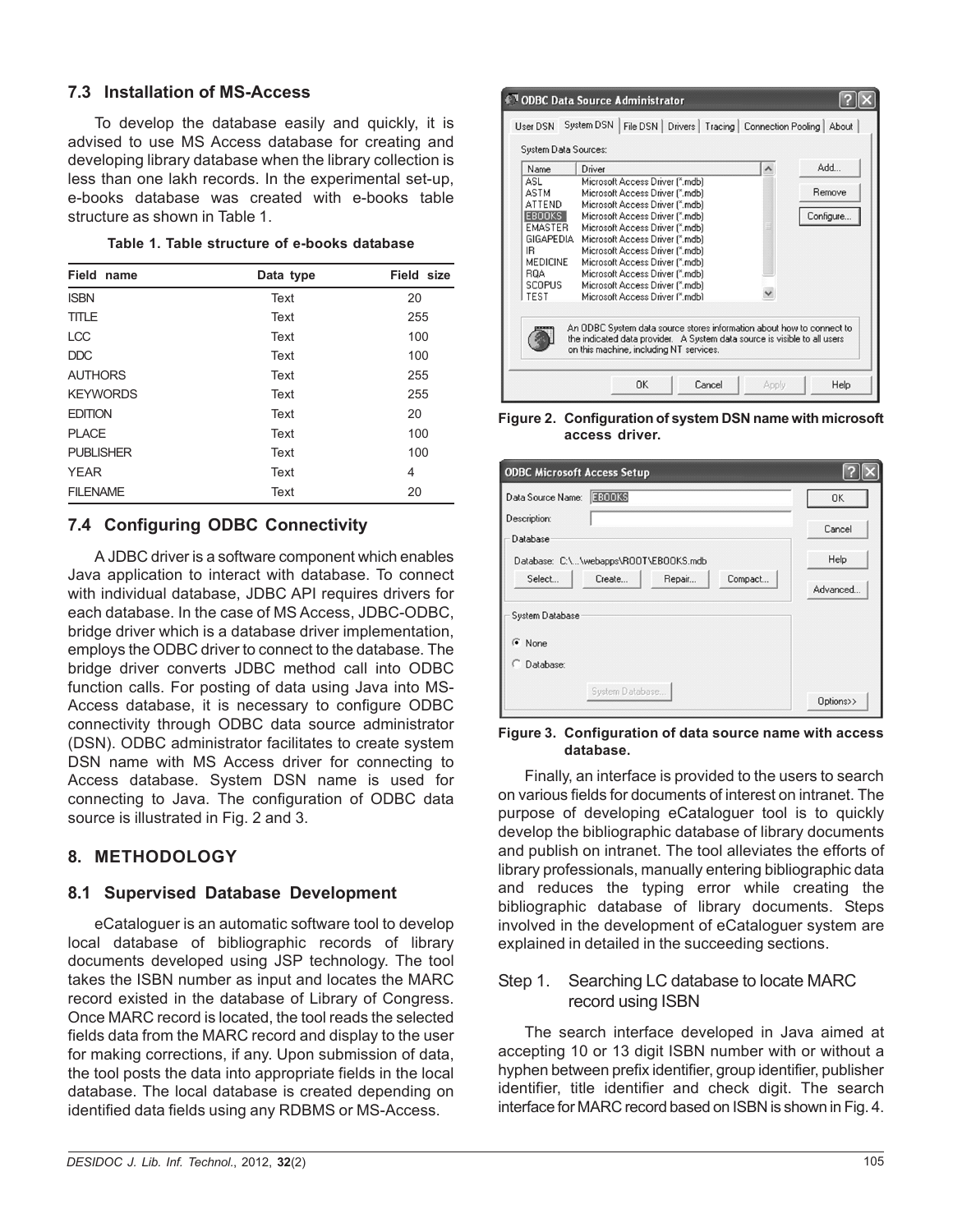

**Figure 4. Search interface for MARC record-based on ISBN.**

Step 2. Locating exact bibliographic record for identified ISBN

eCataloguer locates the uniform resource locator (URL) pertaining to bibliographic details of the document and matches with the given ISBN number. For example, retrieval of bibliographic details of the document from LC with 0471618942 as ISBN is shown in Fig. 5.



**Figure 5. Bibliographic details of a document from LC with 0471618942 as ISBN.**

LCCN Permalink is the service offered by LC for citing and linking persistent URLs of the bibliographic records in the LC Online Catalog. LCCN Permalinks are constructed using the syntax: http:// lccn.loc.gov/ followed by the normalised LC control number. eCataloguer identifies the LCCN Permalink of the document from LC site. In this case, the Permalink for the document shown in Fig. 5 is http:// lccn.loc.gov/88023575 and contents are shown in Fig. 6.

Permalink uses the LC Online Catalog's Z39.50/SRU gateway to retrieve and display records in MARCXML,



**Figure 6. Permalink and contents for the document with ISBN=0471618942 is http://lccn.loc.gov/88023575.**



**Figure 7. MARCXML display for the document with ISBN=0471618942.**

MODS, and Dublin Core format. MARCXML display for the above document as shown in Fig. 7.

#### Step 3. Retrieval of identified MARC field's data

eCataloguer is designed to extract predefined set of data fields from MARCXML format to meet the local needs of the database development. MARCXML has control field tag, datafield tag, and subfield codes to describe bibliographic details of documents. To meet the local needs, the title, authors, keywords, edition, place of publication, publisher, year of publication, LCC number, and DDC number are extracted and displayed (Fig. 8)

#### Step 4. Edit and correct MARC data fields, if any

eCataloguer allows to correct spelling mistakes, if any, with the help of editable text fields shown in the Fig. 8. The tool also facilitates to add filename of the eBooks for providing online access to the full-text documents.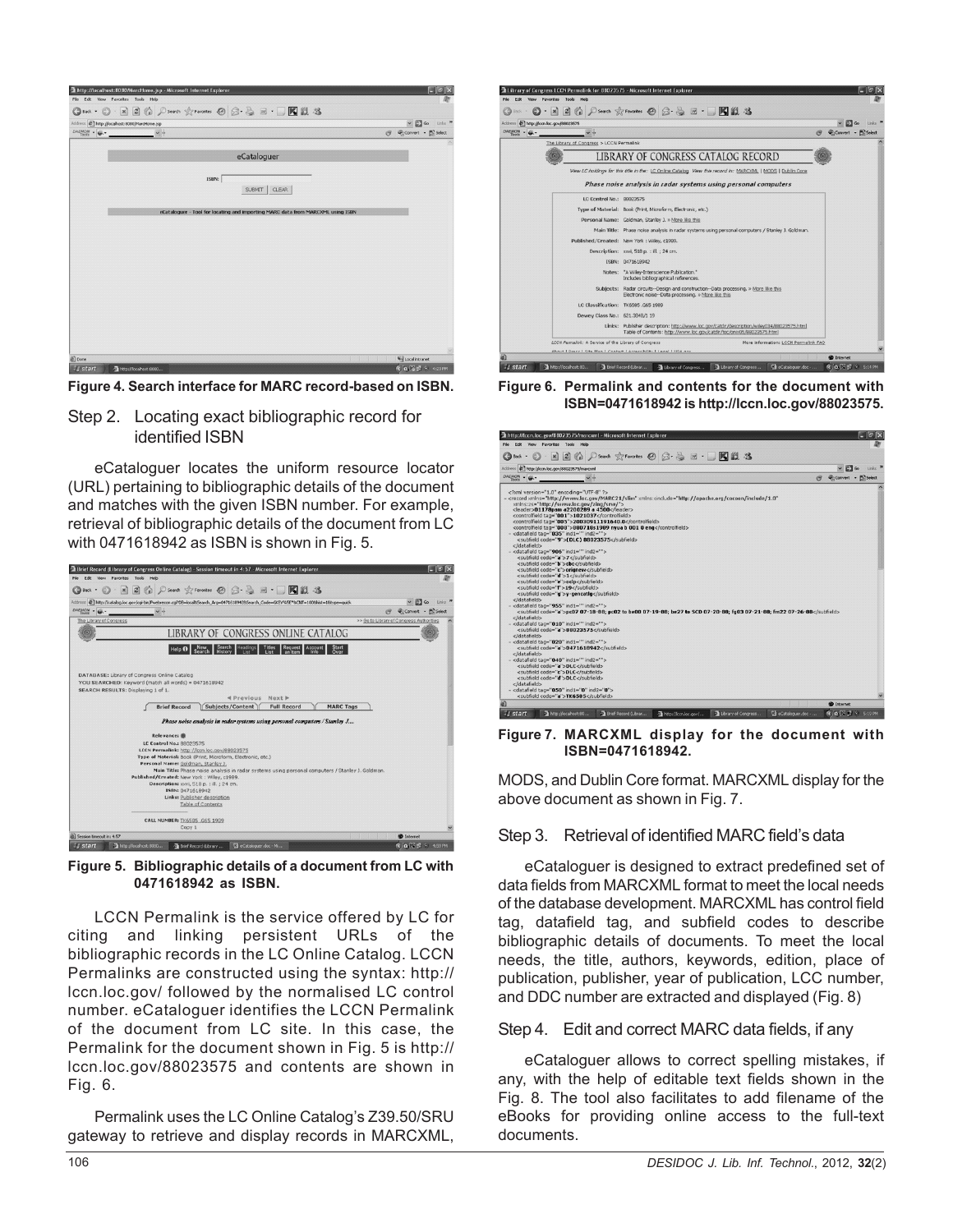| $DAEMON - 6.$           |                                                                                                          | Convert - EC Select<br>Ø9 |
|-------------------------|----------------------------------------------------------------------------------------------------------|---------------------------|
|                         | <b>Retrieved MARCXML Data</b>                                                                            |                           |
|                         | ISBN: 0471618942                                                                                         |                           |
|                         | Title : Phase noise analysis in radar systems using personal computers                                   |                           |
|                         | Authors: Stanley J. Goldman                                                                              |                           |
|                         | Keywords: Radar circuits - Design and construction - Data processing; Electronic noise - Data processing |                           |
| Edition:                |                                                                                                          |                           |
| Place of Pub.: New York |                                                                                                          |                           |
| Publisher: Wiley        |                                                                                                          |                           |
| Year of Pub.: 1989      |                                                                                                          |                           |
|                         | LCC: TK6585.G65 1989                                                                                     |                           |
|                         | DDC: 621.3848/1 19                                                                                       |                           |
|                         | File Name: 0471618942.PDF                                                                                |                           |
|                         | <b>SUBMIT</b>                                                                                            |                           |
|                         | Retrieved MARCXML Data                                                                                   |                           |
|                         |                                                                                                          |                           |
|                         |                                                                                                          |                           |

**Figure 8. Extracted bibliographic details of the document with ISBN=0471618942.**

### Step 5. Posting data into library database using ODBC connectivity

eCataloguer is configured to post bibliographic data pertaining to identified document using MS Access ODBC driver. It also displays the status of the record whether it is added to the database or not. Developed MS-Access database of documents as shown in Fig. 9.

| Edit<br><b>Week</b>   | <b>Insert Format</b><br>Records<br>Tools                                                                                                                                                                                                                                                                                                                                                               | Adobe PDF<br>Window         |            |                                                 |                          | Type a question for help |                |
|-----------------------|--------------------------------------------------------------------------------------------------------------------------------------------------------------------------------------------------------------------------------------------------------------------------------------------------------------------------------------------------------------------------------------------------------|-----------------------------|------------|-------------------------------------------------|--------------------------|--------------------------|----------------|
| あお日                   |                                                                                                                                                                                                                                                                                                                                                                                                        |                             |            |                                                 |                          |                          |                |
|                       | M-  Q  Q  Q  \$  X  Q  Q  Q  }  }  X  Y  X  X  Q  Q  Q   Q                                                                                                                                                                                                                                                                                                                                             |                             |            |                                                 |                          |                          |                |
| <b>ISBN</b>           | <b>TITLE</b>                                                                                                                                                                                                                                                                                                                                                                                           | LCC                         | <b>DDC</b> | <b>AUTHORS</b>                                  | <b>KEYWORDS</b>          | <b>EDITION</b>           | <b>PLACE</b>   |
| <b>CELLINGRY</b>      | Acoustic interactions with submerger QC242.2 A26 199 620 2/5 21                                                                                                                                                                                                                                                                                                                                        |                             |            | with a foreword by Hans A Underwater acoust     |                          |                          | River Edge, N. |
| 1402043724            | Acoustic sensing techniques for the : GC75 .W67 2004                                                                                                                                                                                                                                                                                                                                                   |                             |            | edited by Andrea Caiti                          | Deep-sea sounding        |                          | Dordrecht      |
| 0120774607            | Acoustic wave sensors : theory, desi TK5981 .A38 1997 681/.2 20                                                                                                                                                                                                                                                                                                                                        |                             |            | D.S. Ballantine, Jr.  fet i Acoustic surface w  |                          |                          | San Diego      |
| 0122561902            | Acoustics : basic physics, theory, ar QC225.15, A25 19534 21                                                                                                                                                                                                                                                                                                                                           |                             |            | Paul Filippi  [et al.]                          | Sound: Sound - Tra       |                          | San Diego      |
| 9783540782278         | Acoustics and hearing                                                                                                                                                                                                                                                                                                                                                                                  | TK7881.4 D36 20 620 2 22    |            | Peter Damaske                                   | Stereophonic soun        |                          | New York       |
| 9783642033926         | <b>Acoustics for Engineers</b>                                                                                                                                                                                                                                                                                                                                                                         |                             |            | Jens Blauert and Ning Xiar                      |                          |                          | <b>Berlin</b>  |
| 0122694406            | <b>Active Control of Vibration</b>                                                                                                                                                                                                                                                                                                                                                                     |                             |            | Christopher C. Fuller                           |                          |                          | New York       |
| 0415237297            | Advanced applications in acoustics, i TA365 A26 2004 620.2/1 22                                                                                                                                                                                                                                                                                                                                        |                             |            | edited by Frank Fahy and Acoustical enginee     |                          |                          | New York       |
| 9780123708854         | Advanced fluid mechanics                                                                                                                                                                                                                                                                                                                                                                               | QC145.2 G73 200 532 22      |            | W.P. Graebel                                    | Fluid mechanics -        |                          | Burlington, M  |
| 9780521849104         | Advanced transport phenomena : fluid QC145.2 .L43 200 660/.2842 22                                                                                                                                                                                                                                                                                                                                     |                             |            | L. Gary Leal                                    | Fluid mechanics -        |                          | New York       |
| 0120121549            | Advances in Computers - Trends in S.                                                                                                                                                                                                                                                                                                                                                                   |                             |            | MARVIN V. ZELKOWITZ                             |                          |                          | London         |
| 9783540778134         | Advances in hybrid RANS-LES mode TA357.5.T87 S96 532/.0527015118 . Shia-Hui Peng, Werner Ha Turbulence - Mathe                                                                                                                                                                                                                                                                                         |                             |            |                                                 |                          |                          | <b>Berlin</b>  |
| 0309069270            | An assessment of naval hydromecha V393 .A82 2000 359.8/3/072073 21 Committee for Naval Hydrc Naval research - Ur                                                                                                                                                                                                                                                                                       |                             |            |                                                 |                          |                          | Washington, I  |
| 9781402095369         | An introduction to fluid mechanics an                                                                                                                                                                                                                                                                                                                                                                  |                             |            | G Hauke                                         |                          |                          | New York       |
| 0849317363            | Analog circuits and devices                                                                                                                                                                                                                                                                                                                                                                            | Tk7870 A529 200 621 3815 21 |            | editor-in-chief, Wai-Kai Ch Electronic apparatu |                          |                          | Boca Raton. F  |
| 9780071608930         | Analog IC design with low-dropout red TK7874.654 .R56 1621.3815 22                                                                                                                                                                                                                                                                                                                                     |                             |            | Gabriel Alfonso Rinco?n-M Linear integrated ci  |                          |                          | New York       |
| 0792381300            | Applications of digital signal processi TK7881.4 .A67 19:621.389/3 21                                                                                                                                                                                                                                                                                                                                  |                             |            | edited by Mark Kahrs, Kar Sound - Recording     |                          |                          | Boston         |
| 9781420090406         | Applied aspects of optical communic TK5103.592 F73 A 621.382/7 22                                                                                                                                                                                                                                                                                                                                      |                             |            | Nathan Blaunstein  [et a Free space optical     |                          |                          | Roca Raton     |
| 9781441901712         | Auditory and visual sensations                                                                                                                                                                                                                                                                                                                                                                         | NA2800 A493 200 729 29 22   |            | Yoichi Ando: quest editor Architectural acous   |                          |                          | New York       |
| 3540488294            | Auralization : fundamentals of acoust QC225.7 .V67 200 006.5 22                                                                                                                                                                                                                                                                                                                                        |                             |            | Michael Vorla?nder                              | Sound - Computer 1st ed. |                          | <b>Berlin</b>  |
| 0387238379            | Basics of fluid mechanics and introdu TA357 .P485 2005 532 22                                                                                                                                                                                                                                                                                                                                          |                             |            | by Titus Petrila, Damian T Fluid dynamics       |                          |                          | New York       |
| 9780470026311         | Bistatic radar: emerging technology TK6592.B57 C53 2621.3848 22                                                                                                                                                                                                                                                                                                                                        |                             |            | Mikhail Cherniakov                              | <b>Bistatic radar</b>    |                          | Hoboken, NJ    |
| 9780415428538         | <b>Building acoustics</b>                                                                                                                                                                                                                                                                                                                                                                              | TH1725 V54 200E 729/29 22   |            | Tor Erik Vigran                                 | Soundproofing; Arc       |                          | New York       |
| 9780849350801         | <b>Building Trustworthy Semantic Webs</b>                                                                                                                                                                                                                                                                                                                                                              |                             |            | Bhavani Thuraisingham                           |                          |                          | New York       |
| 9780817648664         | Circuit simulation with SPICE OPUS Tk7874.654 .T86 1621.3192011353 2 Tadej Tuma, A?rpa?d Bu? Linear integrated ci                                                                                                                                                                                                                                                                                      |                             |            |                                                 |                          |                          | <b>Roston</b>  |
| 0387955836            | Cochlear implants : fundamentals ani RF305 .C536 2003 617.8/9 21                                                                                                                                                                                                                                                                                                                                       |                             |            | <b>Graeme Clark</b>                             | Cochlear implants:       |                          | New York       |
| 9783642020377         | Combustion noise                                                                                                                                                                                                                                                                                                                                                                                       |                             |            | [edited by] Anna Schwarz                        |                          | 1st ed                   | Now York       |
| 9783540221623         | <b>Communication acoustics</b>                                                                                                                                                                                                                                                                                                                                                                         | TA365 C62 2005 621 382/8 22 |            | Jens Blauert (editor)                           | Acoustical enginee       |                          | <b>Redin</b>   |
| 9783211896501         | Computational aspects of structural a TA654 .C625 2006                                                                                                                                                                                                                                                                                                                                                 |                             |            | edited by Go?ran Sandber Structural dynamic     |                          |                          | New York       |
| 0521838592            | Computational electromagnetics for F TK454.4.E5 D38 2 621.384 22                                                                                                                                                                                                                                                                                                                                       |                             |            | David B. Davidosn                               | Electromagnetic fie      |                          | New York       |
| 9783642012723         | <b>Computational Fluid Dynamics 2008</b>                                                                                                                                                                                                                                                                                                                                                               |                             |            | Haecheon Choi · Hyoung 0                        |                          |                          | <b>Berlin</b>  |
| 0124027725            | Control in power electronics : selecte TK7881.15 .C68 2 621.31/7 22                                                                                                                                                                                                                                                                                                                                    |                             |            | editors, Marian P. Kazmie Power electronics;    |                          |                          | New York       |
| Record: 14 4          | $\overline{1}$ $\overline{)$ $\overline{)$ $\overline{)$ $\overline{)$ $\overline{)$ $\overline{)$ $\overline{)$ $\overline{)$ $\overline{)$ $\overline{)$ $\overline{)$ $\overline{)$ $\overline{)$ $\overline{)$ $\overline{)$ $\overline{)$ $\overline{)$ $\overline{)$ $\overline{)$ $\overline{)$ $\overline{)$ $\overline{)$ $\overline{)$ $\overline{)$ $\overline{)$ $\overline{)$ $\overline$ | ×                           |            |                                                 |                          |                          | ь              |
| <b>Datasheet View</b> |                                                                                                                                                                                                                                                                                                                                                                                                        |                             |            |                                                 |                          |                          | <b>NUM</b>     |

**Figure 9. Record structure and data of a documents in MS-Access database.**

# **8.2 Un-supervised Database Development**

eCataloguer was designed to develop library database in batch mode, i.e., submission of text file which consists of several ISBNs. In this mode of operation the eCataloguer reads the first ISBN, searches, locates and downloads MARC data if records are found at Library of Congress. The tool will display the status of imported data of available MARC records and also the status of unavailable MARC records. For example, the interface for the batch mode of database development as shown in Fig.10.

| Address @ http://localhost:8080/eCataloguer.jsp |                   |                                      | v B Go Links " Convert - B Select |  |
|-------------------------------------------------|-------------------|--------------------------------------|-----------------------------------|--|
|                                                 |                   | eCataloguer - Importing MARC Data    |                                   |  |
|                                                 | (1) 9780123748928 | : Data Imported Successfully         |                                   |  |
|                                                 | (2) 9780750683081 | : Data Imported Successfully         |                                   |  |
|                                                 | (3) 184544857X    | : Data Not Exists                    |                                   |  |
|                                                 | (4) 0201729938    | : Data Imported Successfully         |                                   |  |
|                                                 | (5) 9787302188896 | : Data Imported Successfully         |                                   |  |
|                                                 | (6) 9781600867033 | : Data Imported Successfully         |                                   |  |
|                                                 | (7) 1895198194    | : Data Imported Successfully         |                                   |  |
|                                                 | (8) 0824747410    | : Data Not Exists                    |                                   |  |
|                                                 | (9) 083890873X    | : Data Imported Successfully         |                                   |  |
|                                                 | (10) 0470053852   | : Data Imported Successfully         |                                   |  |
|                                                 |                   | <b>Completed Importing MARC Data</b> |                                   |  |
|                                                 |                   |                                      |                                   |  |
|                                                 |                   |                                      |                                   |  |
|                                                 |                   |                                      |                                   |  |
|                                                 |                   |                                      |                                   |  |
|                                                 |                   |                                      |                                   |  |
|                                                 |                   |                                      |                                   |  |
|                                                 |                   |                                      |                                   |  |
|                                                 |                   |                                      |                                   |  |
|                                                 |                   |                                      |                                   |  |

**Figure 10. Batch mode interface for the development of database.**

# **9. SUMMARY AND CONCLUSIONS**

Recently, libraries have started procuring e-books and investing more budgets due to the advantages with the features of e-books. However, it is not so transparent about the bibliographic implications for managing electronic collections. It is apparent that the main access point for any library's collections is the online public access catalogue (OPAC). In general, libraries use gateway approach for providing access to e-resources such as e-journals, e-books, etc., by isolating library's own collection. To effectively increase the usage of eBooks, it is necessary to develop and maintain library catalogue, which is the primary source of information for any library, and provide searchable collection for e-books integrated with OPAC.

Efforts were made to find out various alternatives for developing database of library documents using software tools without entering bibliographic data. The main purpose of designing and developing eCataloguer software is to develop the database of library documents without physically entering the bibliographic details. After design, development and implementation of eCataloguer software, the researcher has carried out evaluation of test database of more than few hundred records using ISBN. It is found that the supervised mode of downloading and development of MARC data took 5-10 s and unsupervised mode, i.e., batch process took 4-5 s for downloading and posting MARC records into local database, if MARC records exists at LC. From the experimental results, it may be concluded that the eCataloguer software is suitable for easily and quickly developing library database simply using ISBN. The tool is limited to search, locate and download MARC data of printed books as well as e-books from LC only. Further research in the development of OPAC software or configured with any other OPAC will facilitate the retrieval of information in web environment when integrated with database developed using eCataloguer.